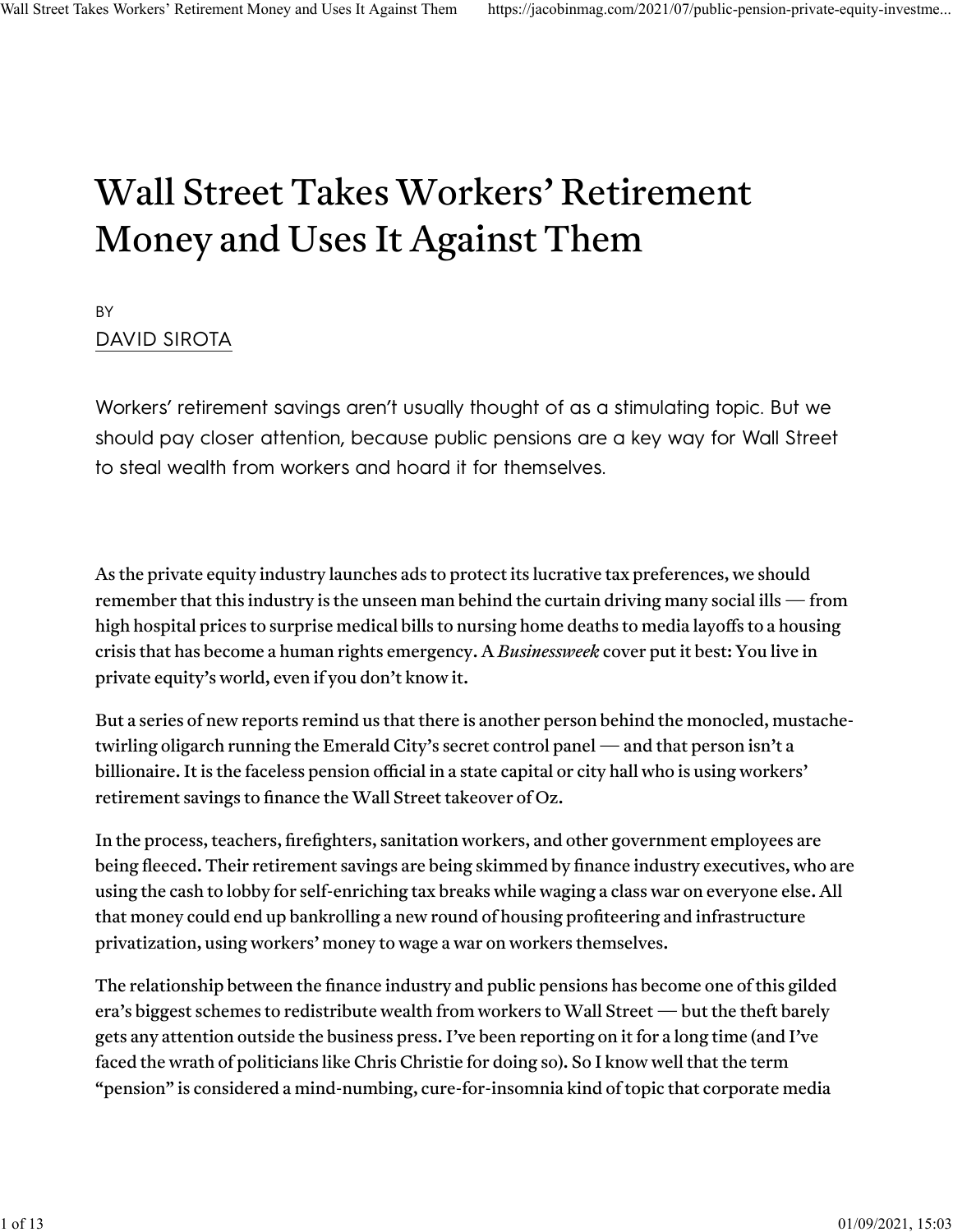mostly ignores.

In the popular imagination, a pension is known, if at all, as a shitty European hotel, a pool of extra cash that [Gordon Gekko tried to pilfer](https://www.nytimes.com/2015/07/31/business/dealbook/how-to-tax-gordon-gekko.html) in the Bluestar Airlines deal, or a small bit of subsistence pay that grandpa used to get back in the day, when times were different.

But here's the thing you need to know: public pensions are a huge business, and quite exciting to the world's richest people in the here and now.

That's because, while fewer and [fewer](https://money.cnn.com/retirement/guide/pensions_basics.moneymag/index7.htm) workers today get pension benefits, there is now [\\$5 trillion](https://www.nasra.org/content.asp?admin=Y&contentid=200) [in public pension](https://www.nasra.org/content.asp?admin=Y&contentid=200) systems that have accrued government workers' retirement savings over decades. That giant pool of capital, overseen by appointees tied to Wall Street–bankrolled politicians, is the fuel behind the finance industry's conquest of America.

Pension money is deferred compensation: Millions of public-sector workers — who are [often](https://www.cbpp.org/research/some-basic-facts-on-state-and-local-government-workers) [paid](https://www.epi.org/press/teachers-are-paid-almost-20-less-than-similar-workers-when-including-benefits-teachers-still-face-a-10-2-total-compensation-penalty/) [less](https://crr.bc.edu/briefs/comparing-compensation-state-local-versus-private-sector-workers/) [than](https://www.govexec.com/pay-benefits/2020/05/federal-advisory-group-finds-feds-are-paid-2671-less-private-sector-counterparts/165544/) [their private-sector counterparts](https://www.epi.org/publication/public-sector-workers-are-paid-less-than-their-private-sector-counterparts-and-its-much-worse-in-right-to-work-states/) — have accepted lower up-front wages in exchange for pension contributions to fund their future retirement benefits. Two decades after pension officials [began](https://www.pewtrusts.org/~/media/assets/2014/06/state_public_pension_investments_shift_over_past_30_years.pdf) funneling more of that money into private equity, hedge funds, and real estate, roughly onefifth, or about [\\$1 trillion,](https://www.nasra.org/content.asp?admin=Y&contentid=200) of the cash is now in these opaque "alternative" investments. These investments generate outsize fees for financial firms, bankroll Wall Street's political machine, and capitalize the corporations that are pillaging the middle class.

**"The relationship between the finance industry and public pensions has become one of this gilded era's biggest schemes to redistribute wealth from workers to Wall Street."**

This is a wildly lucrative business — and money managers are now trying to rake in even more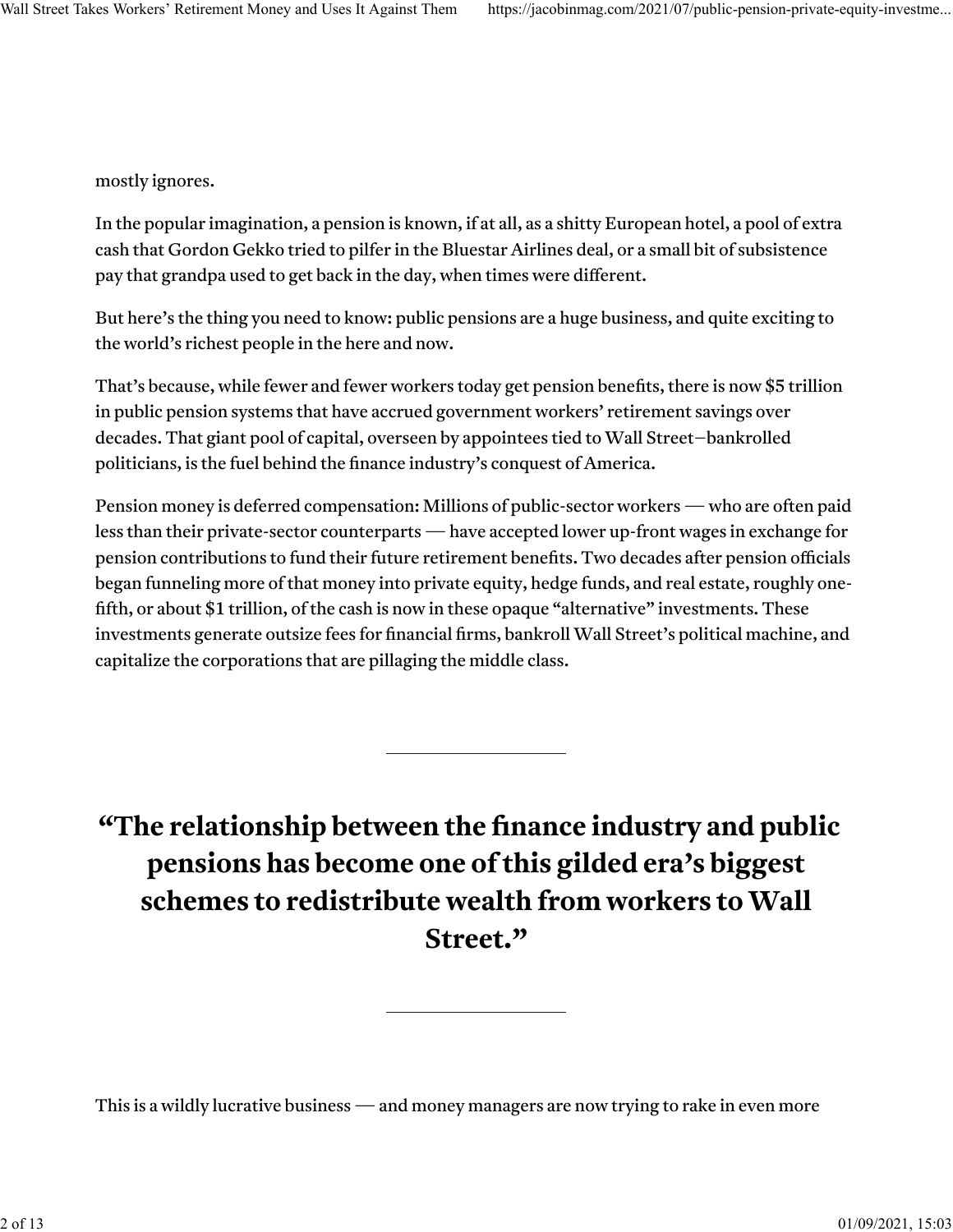from public pensions and also [break into the even larger 401\(k\) market.](https://www.jacobinmag.com/2020/07/labor-secretary-eugene-scalia-private-profits) You can see investment firms' desperation in Wall Street's [cynical ad campaign](https://www.youtube.com/watch?v=WWEr333MjEs) trying to convince Americans that private equity firms are consistently delivering outsize investment gains for pensioners [\(they're](https://www.ft.com/content/e73396be-54a4-11ea-8841-482eed0038b1) [not\)](https://reason.org/commentary/private-equity-returns-stumbled-in-2020-hurting-public-pension-plans/).

The question is: Will this racket continue and get even bigger?

Spoiler alert: the following piece is a deep dive — but it has to be. In many ways, the tale of the unholy union between public pensions and the shadowy world of alternative investments connects much of the reporting my colleagues and I have been pursuing for the past several years.

This is it, the big heist, the rigged game that connects corrupt local officials, soulless Wall Street robber barons, rapacious corporate CEOs, and the public-sector workers who may be unaware that their pension contributions are financing a giant scam that harms us all.

## Retirement Savings Are Bankrolling Billionaires

Perhaps funneling pension money into risky and opaque Wall Street schemes could be justified, if they had produced great returns for retirees. But while investment fees have been a jackpot for Wall Street firms, the returns haven't been so fantastic for pensioners.

Two big industrial states tell the larger tale.

In Pennsylvania, pension officials just admitted that they pumped about [two-thirds](https://www.bloomberg.com/news/articles/2021-06-10/group-of-pennsylvania-pension-trustees-seeks-ouster-of-leaders) of the state retirement system's assets into alternative investments. That strategy generated [below-average](https://www.patreasury.gov/pdf/newsroom/SantaMaria-Letter-61021.pdf) returns for retirees, but it generated [\\$4.3 billion worth of fees](https://www.patreasury.gov/pdf/newsroom/SantaMaria-Letter-61021.pdf) for Wall Street firms — which is more than the entire amount workers paid into the fund in the same time period.

**"Public pensions are a huge business, and quite exciting to**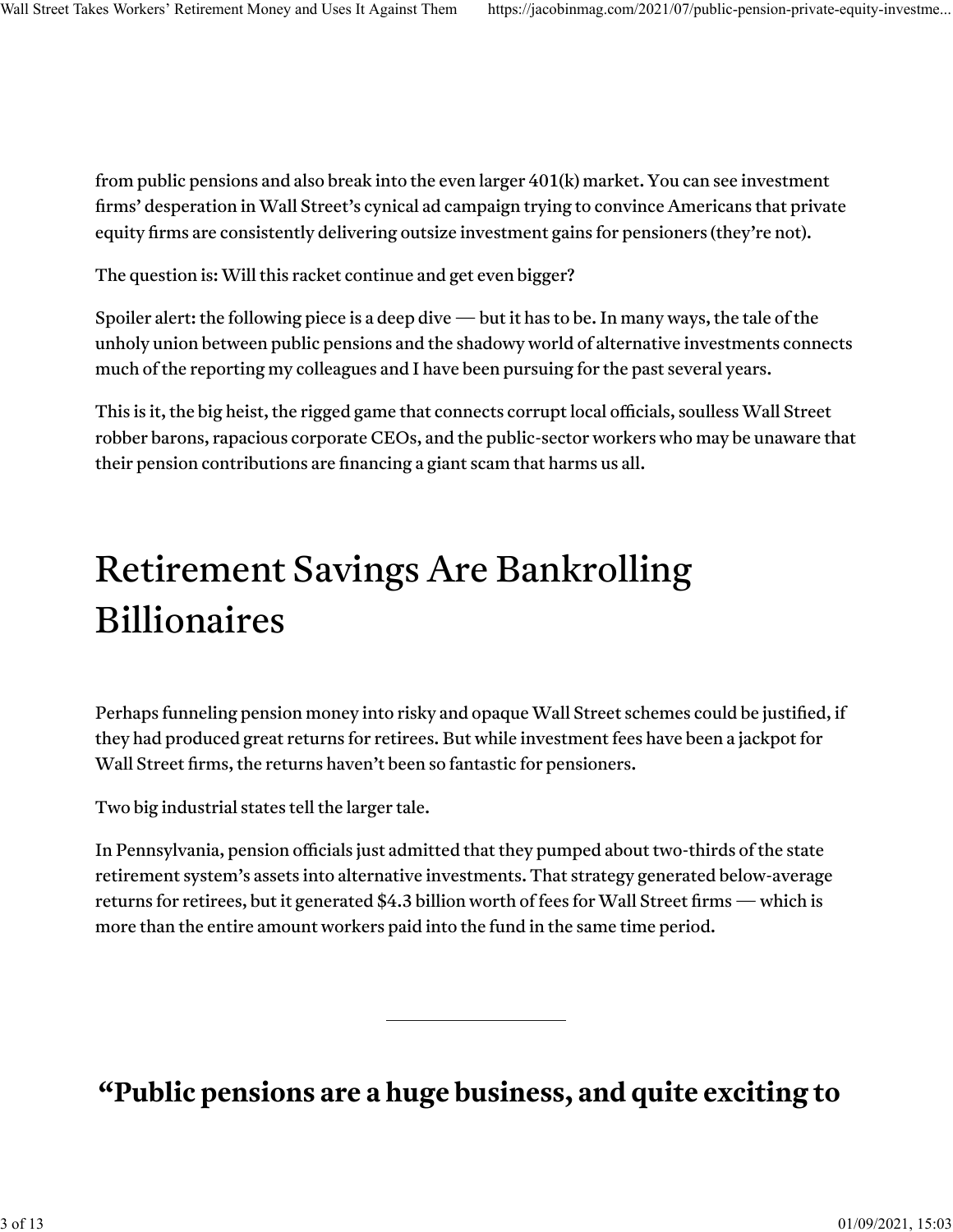#### **the world's richest people in the here and now."**

In other words: all of the money pulled out of Pennsylvania public workers' paychecks in the last four years that was supposed to go to their retirement savings was instead used to pay Wall Street firms' fees — and in exchange, workers were given investment returns that did not beat a [low-fee](https://investor.vanguard.com/mutual-funds/profile/performance/vbiax) [stock index fund.](https://investor.vanguard.com/mutual-funds/profile/performance/vbiax)

Next door, in Ohio, a new [forensic investigation](https://82781d1e-9774-4c42-8beb-47ead2a438eb.filesusr.com/ugd/ed1884_cb39f322009c4c8aa4189e45f15402e7.pdf) by former Securities and Exchange Commission attorney Ted Siedle estimates that the state teachers' pension fund is paying more than \$460 million in fees every year, and alternative investments have wildly underperformed compared to their projections. Those fees are more than twice the amount the state saved in 2017 when Ohio officials halted cost-of-living increases that would allow pension benefits to keep up with inflation.

Even more shocking: Siedle reports that the pension fund is likely paying big fees to private equity firms on uncommitted capital — which is money set aside to be invested but not yet deployed. He estimates that Ohio pensioners are annually forking over \$143 million of such fees *for investments that haven't even been made*. That's enough to restore most of the cost-of-living cuts, but it is instead being used to pay investment firms. As Siedle puts it, the state is effectively "paying managers for doing nothing."

All these figures may be understated. A [study](https://www.top1000funds.com/2020/11/asset-owners-report-half-of-all-costs/) last year by CEM Benchmarking concluded that only about half of all investment fees in America's multitrillion-dollar pension system are even being disclosed. The SEC has [twice](https://jacobinmag.com/2020/06/jay-clayton-sec-securities-exchange-commission-trump) [warned](https://www.sec.gov/news/speech/2014--spch05062014ab.html) of rampant fee fraud in the private equity industry. But workers and journalists can't see all those fees, because many states and cities passed [Wall Street–](https://www.oregonlive.com/opinion/2014/12/secret_public_pension_investme.html) [sculpted laws](https://www.oregonlive.com/opinion/2014/12/secret_public_pension_investme.html) exempting investment firms from open records statutes.

Ohio and Pennsylvania are hardly isolated incidents. State and local pension funds are among the biggest backers of alternative investments, and that has meant a huge transfer of wealth from retirees to Wall Street firms. One 2020 [analysis](https://www.ft.com/content/803cff77-42f7-4859-aff1-afa5c149023c) by Oxford professor Ludovic Phalippou found that private equity firms have raked in nearly a quarter-trillion dollars in performance fees in the last fifteen years. In California, one pension fund alone has shelled out more than [\\$3.4 billion on fees](https://www.wsj.com/articles/calpers-discloses-performance-fees-paid-to-private-equity-managers-1448386229) to these firms.

Now, multiply that over hundreds of state, county, and municipal pension funds, and you start to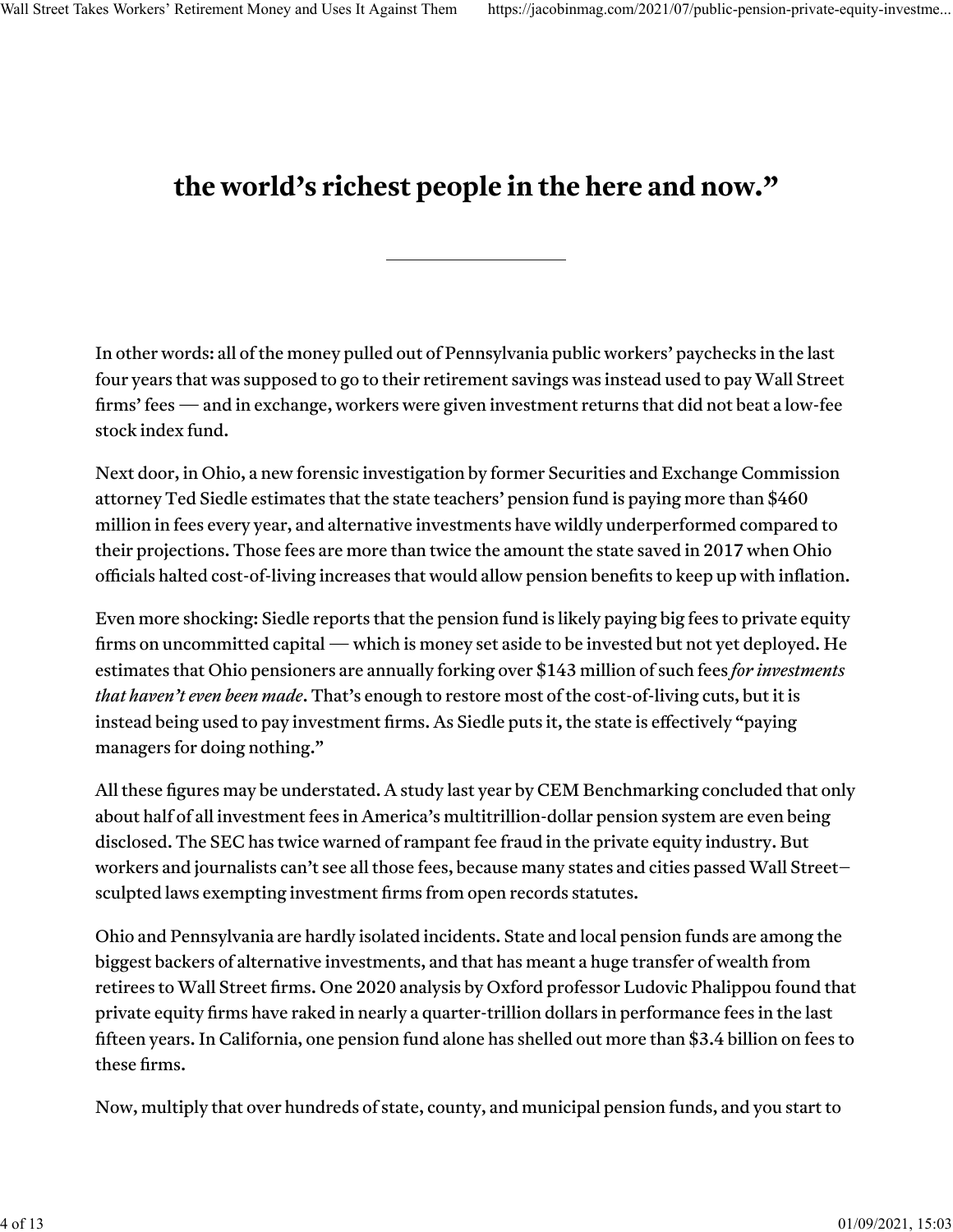understand the true scale of the upward transfer of wealth every single year.

In exchange for that enormous jackpot, public pensions are [rarely generating returns](https://poseidon01.ssrn.com/delivery.php?ID=765078021102095121103016096069126096056012093049062087109127094007119070065092107088011062005012058022097120091075089114071080009058062048011003070072111110067083124006006018024030007019117007101001002093064096103072000112099119064068089121072094097084&EXT=pdf&INDEX=TRUE) for workers and retirees that beat low-fee stock index funds.

#### **"Public pensions are rarely generating returns for workers and retirees that beat low-fee stock index funds."**

The outsize fees aren't unrelated to those weak returns — they are central to funds' underperformance. After all, it is difficult to consistently generate market-beating returns for retirees when money managers are skimming 2 percent off the top and then pocketing 20 percent of any capital gains — which is standard in the alternative investment world.

Making matters even worse for retirees is the ["dumb money"](https://www.buyoutsinsider.com/show-me-the-dumb-money/) phenomenon, a snarky Wall Street term describing how pension officials doling out OPM — other people's money — can be less meticulous and less sophisticated in negotiating fee terms and shareholder rights than private investors who are gambling with their own cash.

This dynamic was at play when finance firms [swindled](https://www.thinkadvisor.com/2019/04/26/morgan-stanley-settles-with-california-pension-funds-over-mbs-sales/) [pension funds](https://www.reuters.com/article/us-jpmorgan-bearstearns-settlement/bear-stearns-in-275-million-shareholder-settlement-idUSBRE85616M20120607) into buying crappy mortgage-backed securities in the lead-up to the financial crisis. It remains a particularly pernicious problem, considering that Wall Street money managers can use fine print to [reserve the](https://www.ibtimes.com/wall-street-fine-print-retirees-want-fbi-probe-pension-investment-deals-2250476) [right](https://www.ibtimes.com/wall-street-fine-print-retirees-want-fbi-probe-pension-investment-deals-2250476) to prioritize returns for their friends over the returns they provide pension funds  $-$  even within the same investments.

Unlike publicly traded stocks, which sell on exchanges at transparent prices, stakes in private equity, hedge funds, and real estate can have different terms for different shareholders in the same investments. That means there is no guarantee money managers aren't using "dumb pension money" to juice the returns of other investors with stakes in the same partnerships.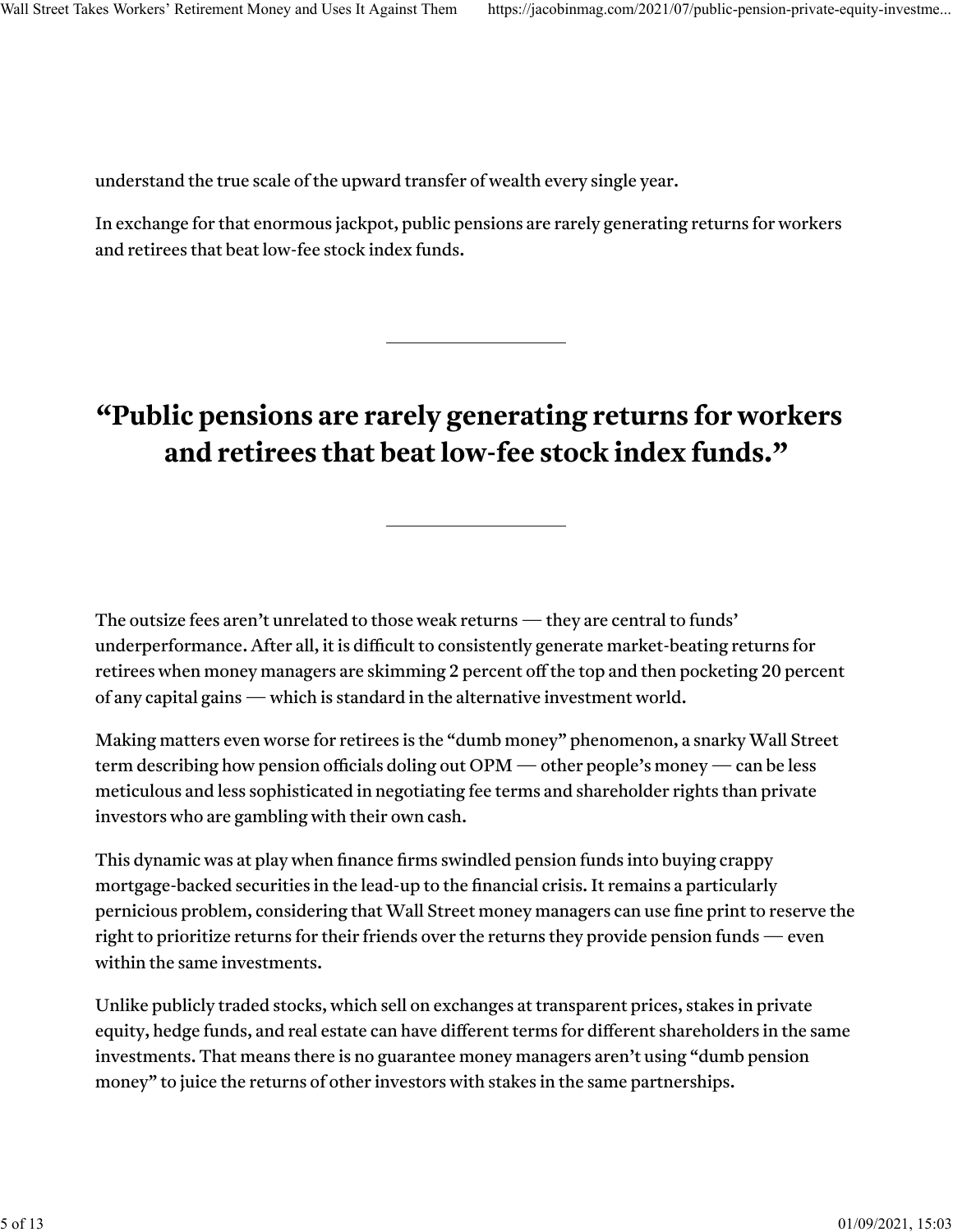# Workers' Money Is Funding the War on Workers

Government workers getting ripped off by fees is bad enough — but that is not where this story ends. The other chapter of this tale is about how the fee revenue and the underlying investments are being used to exacerbate inequality and intensify America's class war.

First and foremost, the fees being skimmed off the top of workers' savings are going into a financial industry that has become an elaborate tax haven helping billionaires evade the levies that the rest of us pay.

**"The fees being skimmed o� the top of workers' savings are going into a financial industry that has become an elaborate tax haven helping billionaires evade the levies that the rest of us pay."**

At the corporate level, much of pensioners' savings is flooding into private equity and real estate partnerships, which are avoiding \$75 billion a year in taxes by not reporting income to tax officials, according to one study recently [cited by the](https://www.nytimes.com/2021/06/12/business/private-equity-taxes.html) *[New York Times](https://www.nytimes.com/2021/06/12/business/private-equity-taxes.html)*. And those fees skimmed from workers then fund Wall Street's political apparatus, which has successfully [preserved the special](https://www.nytimes.com/2017/12/22/business/trump-carried-interest-lobbyists.html) [tax loopholes,](https://www.nytimes.com/2017/12/22/business/trump-carried-interest-lobbyists.html) created the [secrecy laws,](https://www.oregonlive.com/opinion/2014/12/secret_public_pension_investme.html) and secured [the Supreme Court rulings](https://jacobinmag.com/2020/06/supreme-court-pensions-thole-mayberry-kavanaugh) that fortify the financial industry's vast architecture of theft.

Meanwhile, fi[ne print](https://www.nakedcapitalism.com/2015/07/how-pension-funds-universities-and-endowments-pay-for-private-equity-private-jets.html) in investment agreements allows Wall Street firms to use investors' money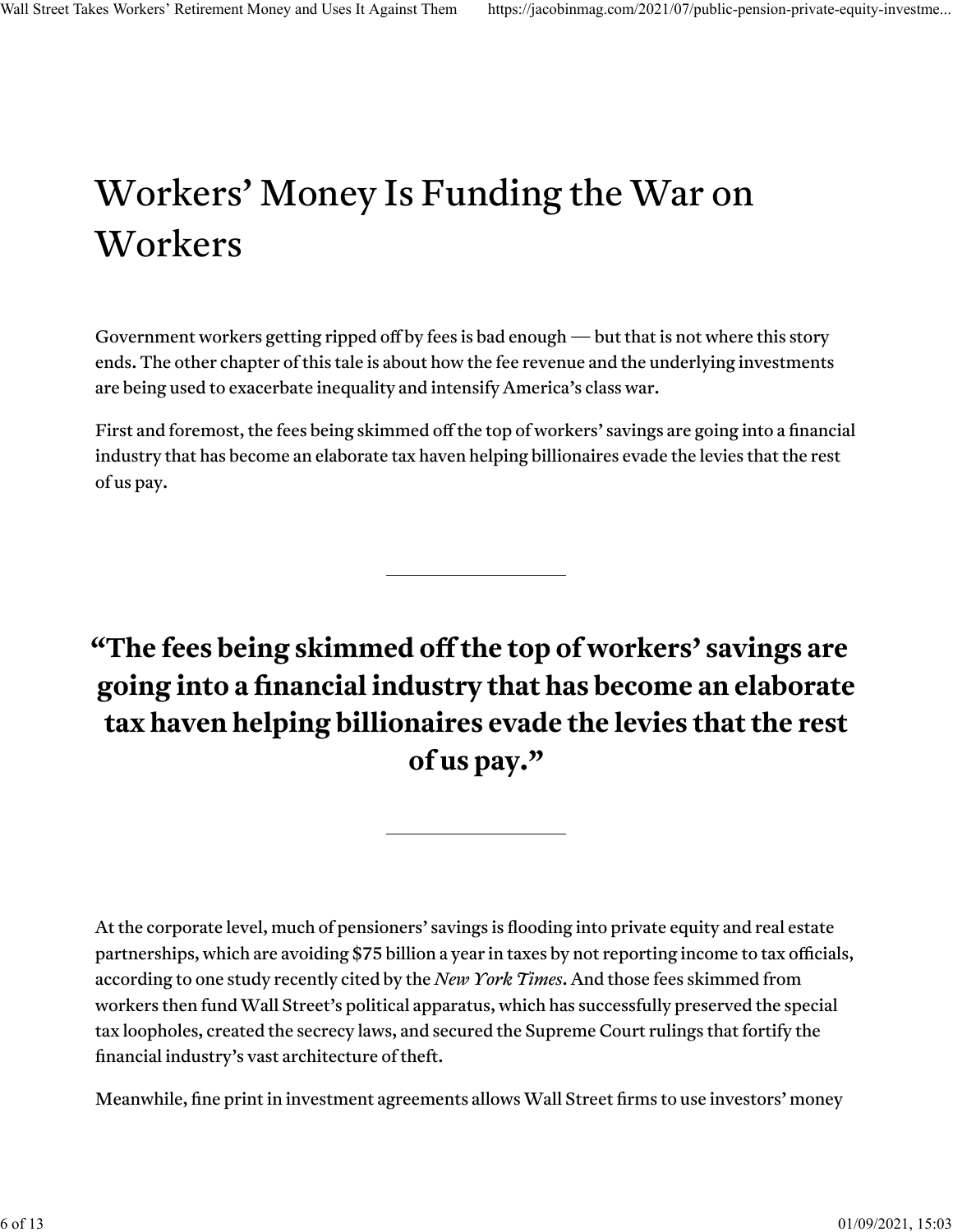— read: pension money — to fund their lavish lifestyles, including their [private jet travel.](https://www.wsj.com/articles/travel-expenses-enter-lps-radar-screens-1467727136)

At the individual level, the wages of firefighters, sanitation workers, and other government employees are directly inflating the pay of the richest people on the planet. Billionaire private equity moguls skim fees off government workers' investment earnings, and then use the infamous carried-interest tax loophole to classify their [vig](https://www.youtube.com/watch?v=DIW5wYIZtHY) as capital gains rather than as regular income subject to higher tax rates. Some pension officials have also [approved](https://www.reuters.com/article/us-california-calpers-waiver-analysis/majority-of-calpers-private-equity-investments-contain-tax-deal-idUSKCN0T81JR20151119) these billionaires using socalled "fee waivers" to ram even more of their fees through this pernicious loophole.

The private equity industry continues to [defend](https://www.investmentcouncil.org/carried-interest-statement-16198-2/) the loophole as a fair and constructive tax policy, but let's state the obvious: society gleans no benefit from providing a preferential tax rate to a Wall Street kingpin pocketing 20 percent of the winnings off teachers' retirement investments while delivering returns that don't beat a cheap Vanguard fund. That lower tax rate doesn't protect shrewd investment expertise or "hard-earned taxpayer dollars." It unfairly shelters the easily earned winnings being reaped by professional con men — and now, government workers' pension money is effectively financing the [private equity industry's new ads](https://fortune.com/2021/06/30/private-equity-lobbying-tax-break-carried-interest/) defending the loopholes.

Beyond the fees, there is the real-world impact of the investments themselves. And there, too, the story is deeply troubling.

Pension money has flooded into alternative investment funds profi[ting o](https://www.pionline.com/pension-funds/rhode-island-employees-avoid-future-leonard-green-commitments)ff [looting hospitals](https://pestakeholder.org/investors-seek-accountability-for-leonard-green-partners-looting-of-safety-net-hospitals/) and [media companies.](https://dfmworkers.org/who-profits-from-alden-global-capital-youd-be-surprised/)

Pension money has also backed private equity funds that bought up the hospital staffing companies delivering massive, out-of-network medical bills to patients that insurers have refused to pay. Congress passed legislation last year to end surprise medical bills at hospitals, but the law [doesn't](https://uspirg.org/blogs/blog/usp/ground-ambulances-one-surprise-bill-not-covered-%E2%80%98no-surprises-act%E2%80%99) [cover](https://uspirg.org/blogs/blog/usp/ground-ambulances-one-surprise-bill-not-covered-%E2%80%98no-surprises-act%E2%80%99) [ground ambulance companies,](https://healthpayerintelligence.com/news/51-emergency-ground-ambulance-rides-result-in-surprise-billing) which have also been snatched up by [pension-backed private](https://www.bloomberg.com/news/articles/2018-07-03/how-private-equity-keeps-states-invested-in-medical-billing-practices-they-ve-banned) [equity](https://www.bloomberg.com/news/articles/2018-07-03/how-private-equity-keeps-states-invested-in-medical-billing-practices-they-ve-banned) firms.

Through alternative investments, pension money ha[s continued](https://www.reuters.com/business/energy/exclusive-private-equity-bet-troubled-caribbean-refinery-blows-up-retirement-2021-06-03/) to provide capital to the fossil fuel industry that is creating the climate crisis threatening all life on the planet.

Pension money was not onl[y investment capital](https://www.bloomberg.com/news/articles/2007-06-01/banks-sell-toxic-waste-cdos-to-calpers-texas-teachers-fund) behind th[e mortgage-backed securities](https://www.ipe.com/toxic-waste-in-pension-funds/25155.article) that blew up the global economy, it has been invested in the private equity firms that hav[e bought up](https://www.wsj.com/articles/if-you-sell-a-house-these-days-the-buyer-might-be-a-pension-fund-11617544801) more and more of th[e nation's housing stock,](https://www.wsj.com/articles/blackstone-bets-6-billion-on-buying-and-renting-homes-11624359600) from suburban single-family homes to [mobile home parks.](https://www.theguardian.com/culture/2019/apr/08/john-oliver-rips-private-equity-mobile-home-parks) Pension-backed private equity and real estate firms have [jacked up rents,](https://www.calculatedriskblog.com/2021/05/lawler-single-family-rent-trends.html) [neglected tenants,](https://www.reuters.com/investigates/special-report/usa-housing-invitation/) and used investment funds t[o bankroll the campaign against rent control.](https://www.theguardian.com/us-news/2018/oct/23/california-public-employees-unwittingly-fund-rent-control-fight) And now the private equity industry is [relying on](https://pe-insights.com/news/2021/03/11/carlyle-plans-6bn-capital-raise-for-ninth-us-real-estate-fund/) pension money to boost its [plans](https://www.pionline.com/real-estate/blackstone-bets-6-billion-suburban-home-rentals) to buy up even more suburban homes.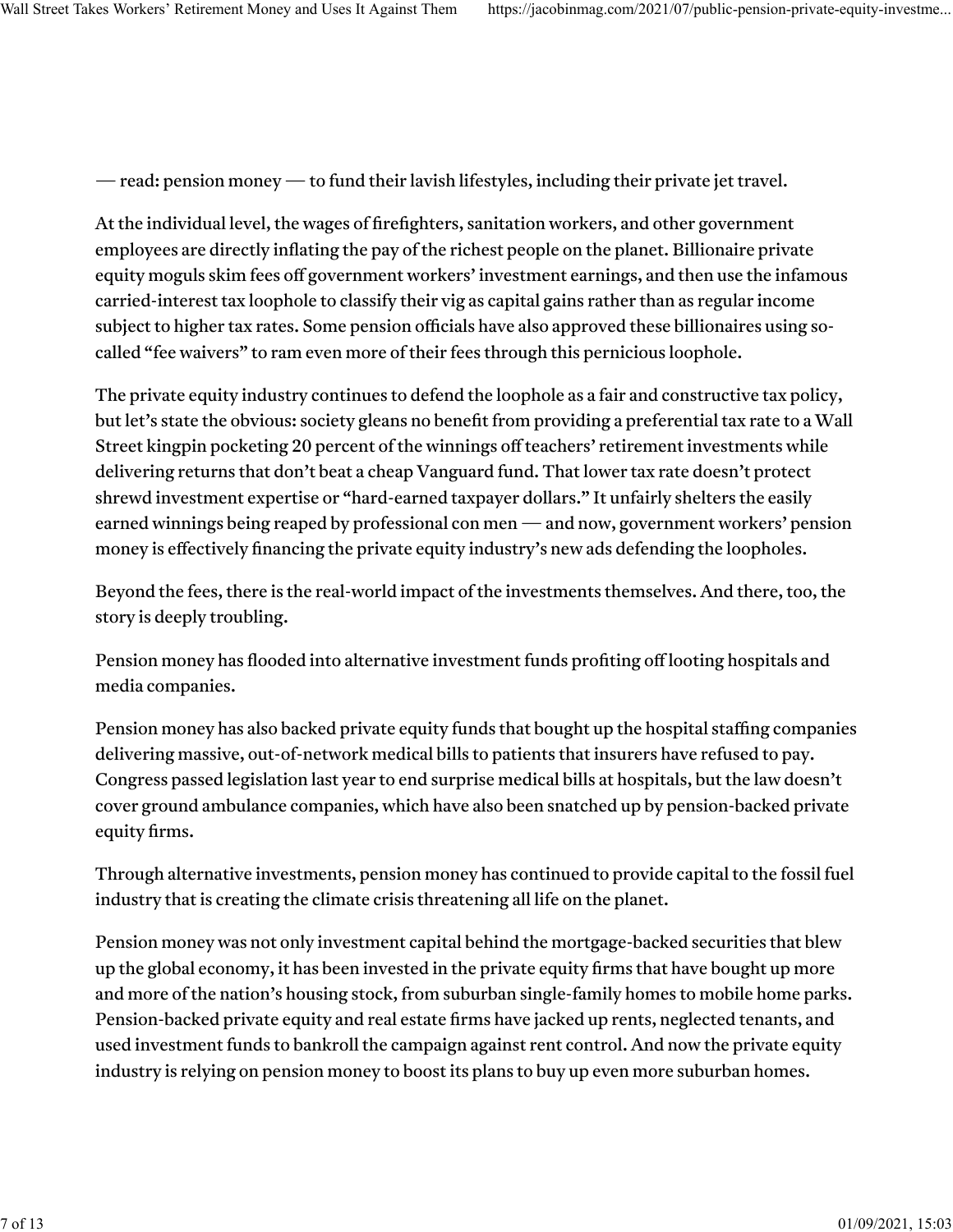Pension money has even continued to fl[ow](https://www.buyoutsinsider.com/lacers-commits-to-roark-fund-despite-board-member-concerns/) [to](https://www.privateequityinternational.com/trsl-confirms-50m-commitment/) [the private equity](https://www.pionline.com/article/20180302/ONLINE/180309943/tennessee-consolidated-commits-820-million-for-7-managers) firm tha[t controls major fast food](https://pestakeholder.org/largest-private-equity-owned-employers-concentrated-in-low-wage-industries/) [chains](https://pestakeholder.org/largest-private-equity-owned-employers-concentrated-in-low-wage-industries/) paying low wages, and whose umbrella company recentl[y claimed credit](https://jacobinmag.com/2021/03/fast-food-chains-block-15-minimum-wage-relief-dunkin-arbys-sonic) for killing a national \$15 minimum wage.

# Pension Money Could Fuel the Biden-Republican Privatization Initiative

Taken together, workers' retirement money is being leveraged to enrich oligarchs and fund their war on workers — and get this: very soon, government employees' pension savings could be the capital that funds the privatization of whatever is left of America's crumbling public infrastructure.

## **"Workers' retirement money is being leveraged to enrich oligarchs and fund their war on workers."**

The new [bipartisan infrastructure framework](https://www.whitehouse.gov/briefing-room/statements-releases/2021/06/24/fact-sheet-president-biden-announces-support-for-the-bipartisan-infrastructure-framework/) announced by President Joe Biden includes a push fo[r "asset recycling"](https://www.bloomberg.com/news/articles/2021-06-24/wall-street-sees-big-wish-granted-in-biden-s-infrastructure-deal) — the process whereby governments sell off roads, bridges, airports, and other public assets to Wall Street investment firms.

If this sounds familiar, that's because — in the spirit of Biden's [promise](https://www.salon.com/2019/06/19/joe-biden-to-rich-donors-nothing-would-fundamentally-change-if-hes-elected/) that "nothing will fundamentally change" — the proposal is a recycled asset from [President Donald Trump's](https://prospect.org/politics/bipartisan-senate-infrastructure-plan-privatization-asset-recycling/) kleptocratic White House. And indeed, Trump's [infrastructure adviser](https://www.brookings.edu/wp-content/uploads/2019/02/DJ-Gribbin_Nonresident-Senior-Fellow_Press-Release.pdf) — who worked at [infrastructure investment](https://search.yahoo.com/search?p=Gribbin+Macquarie+&fr=yfp-t&ei=UTF-8&fp=1) firm Macquarie — is [talking up](https://www.bloomberg.com/news/articles/2021-06-24/wall-street-sees-big-wish-granted-in-biden-s-infrastructure-deal) Biden's proposal as a way to help Wall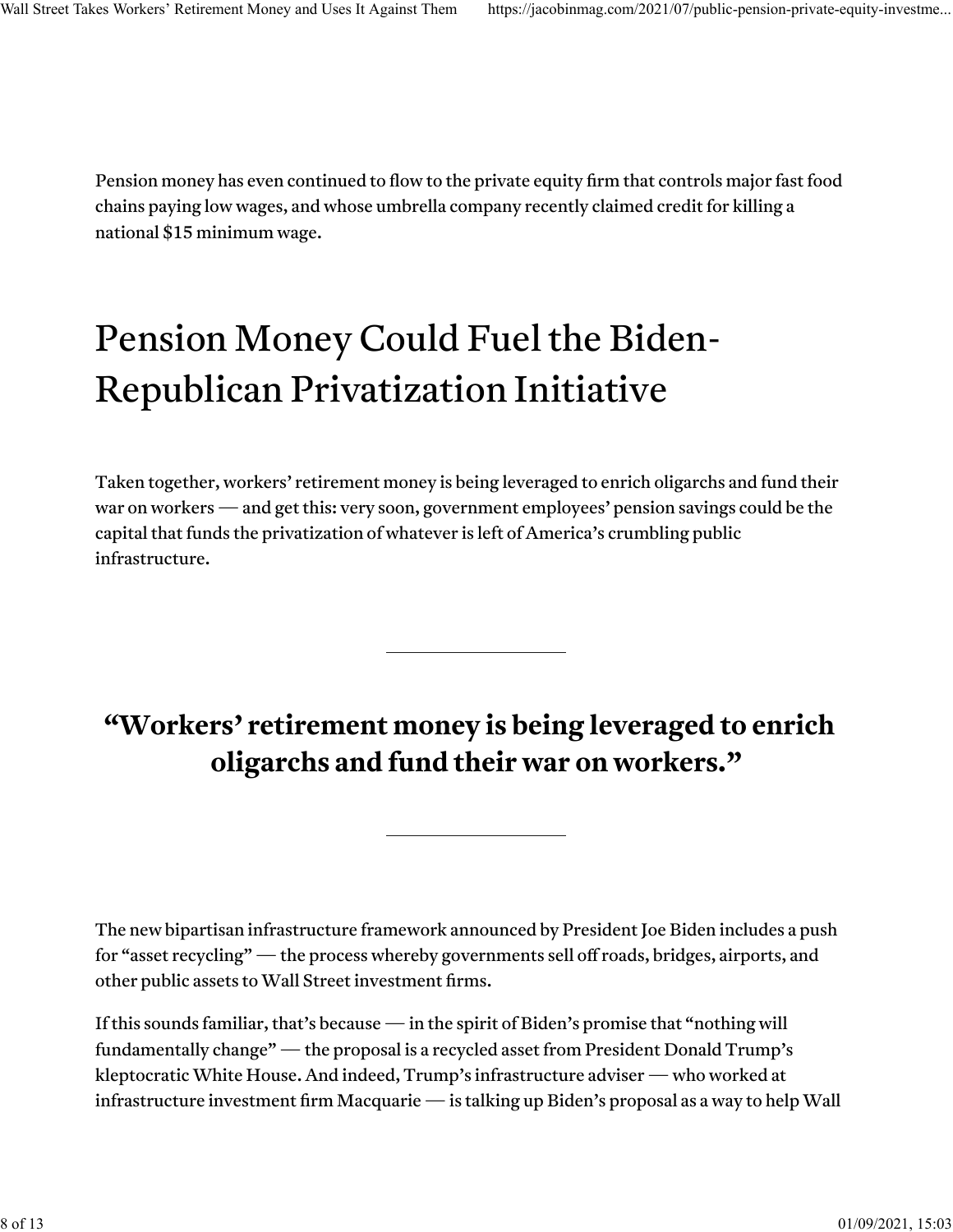Street firms buy up and profit off everything from federally owned dams to airports.

This is the kind of scheme that politicians love, because it lets them quietly enrich their Wall Street donors while boasting that they are making public investments. It's the "public-private partnership" model that corporate predators like McKinsey [tout,](https://www.mckinsey.com/industries/private-equity-and-principal-investors/our-insights/the-rising-advantage-of-public-private-partnerships) that transportation secretary Pete Buttigieg loves to [brag about,](https://www.ibj.com/articles/buttigieg-aims-for-generational-change-at-department-of-transportation) and that public pension money may end up bankrolling, if history is any guide.

Back in 2015, more tha[n seventy public pension funds](https://www.businesswire.com/news/home/20150527006535/en/IFM-Investors-completes-%20acquisition-Indiana-Toll-Road%20Accessed%209%20Feb.%202018.) provide[d capital](https://www.cnbc.com/2016/05/13/why-calpers-is-betting-on-an-indiana-toll-road.html) to fund the Indiana Toll Road privatization scheme, a project that has bee[n beset by big problems.](https://www.ibtimes.com/political-capital/if-pence-shapes-trumps-infrastructure-plan-who-would-profit-who-would-pay-2568586) Despite the [cautionary](https://www.inthepublicinterest.org/research-brief-the-australian-model-of-asset-recycling/) [tale](https://www.inthepublicinterest.org/research-brief-the-australian-model-of-asset-recycling/) of Australia's foray into asset recycling, Biden's infrastructure proposal could take such privatization schemes national, ignoring evidence that they can end u[p raising user fees,](https://prospect.org/politics/bipartisan-senate-infrastructure-plan-privatization-asset-recycling/) reducing public oversight, and letting corporations use state-backed monopoly control over public assets to boost their private profits.

[Investment industry executives](https://www.pionline.com/industry-voices/commentary-pension-funds-can-launch-new-infrastructure-era) and [right-wing](https://www.wsj.com/articles/build-infrastructure-with-private-cash-11617229279) [think tanks](https://reason.org/commentary/new-research-shows-opportunities-and-perils-of-pension-funds-investing-in-infrastructure/) are already beating the drum for more pension money to fund the initiative — and if past is prelude, that cash will come through to both finance the schemes and pay the big investment fees to the corporate firms involved.

## Casino Gambling and a Culture of Corruption

The evil genius of our financialized economy is how it makes us complicit in capitalism's crimes. Our basic necessities of life — our jobs, wages, retirement savings, food, transportation, and housing — are often intertwined with abusive corporations and business models.

Public workers' pension funds operate inside this system, and their participation in a financialized economy is not a crime unto itself. They have a fiduciary responsibility to provide retirement benefits to millions of workers, and that requires reliable investment returns.

The question, though, is: Why have pension overseers sought those earnings in investments that finance and fuel corporate pillage?

One argument has been that at least some of the worst industries have delivered decent investment performance, and such returns are all that pension funds should focus on. That line of reasoning has been used to justify union representatives on pension boards approving all sorts of private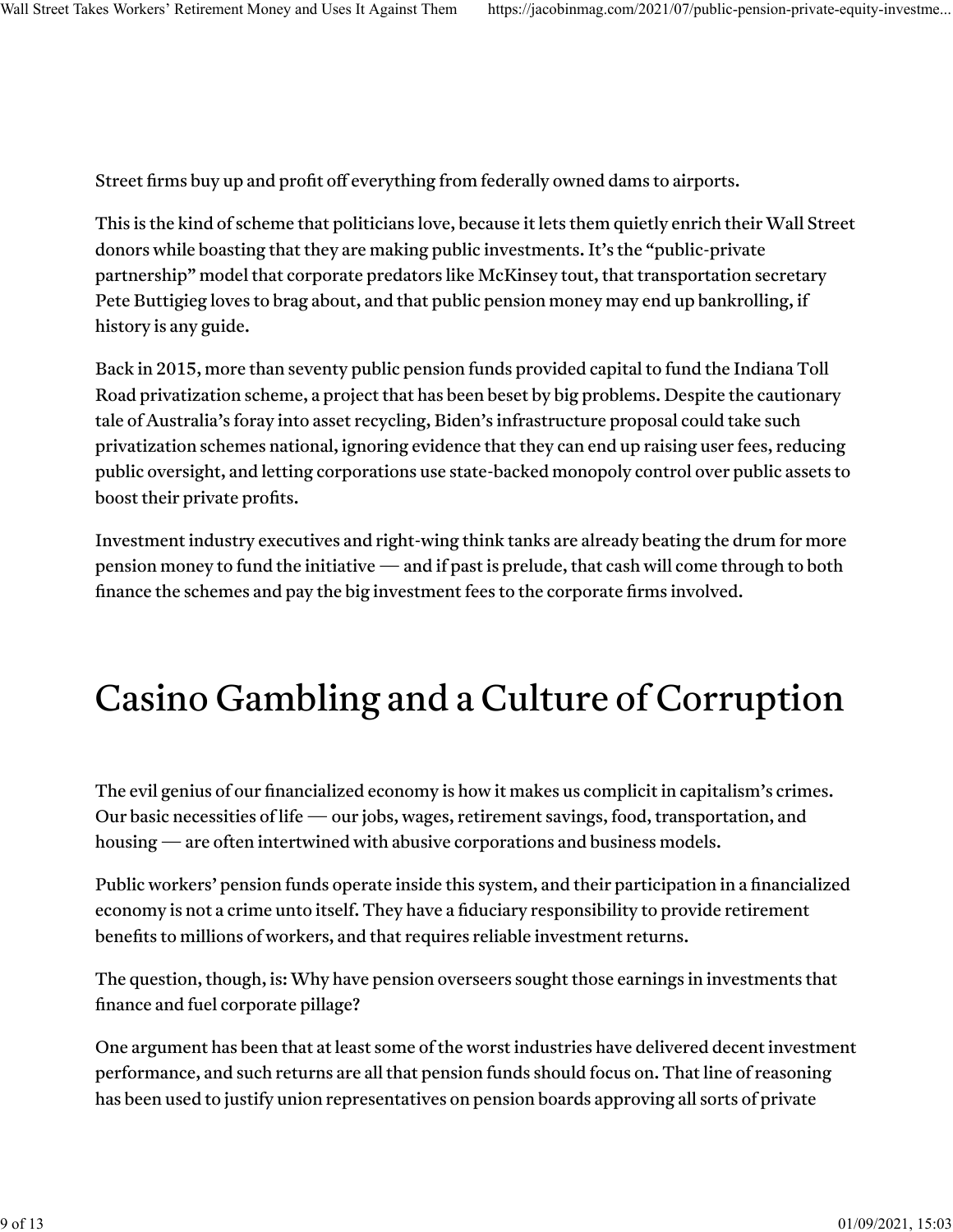equity and hedge fund investments, and it has been used by [some unions](https://www.cityandstateny.com/articles/policy/energy-environment/debate-over-fossil-fuel-divestment-fires-organized-labor.html) to fi[ght](https://nypost.com/2019/04/30/unions-oppose-move-to-make-state-dump-fossil-fuel-investments-from-pension-fund/) against divestment from fossil fuel companies.

And yet, these ends-justify-the-means claims about great returns don't pass the smell test. For all their elaborate investments, pensions have recorded weak returns time and again, and in the specific case of the fossil fuel industry, there is a strong and growing body of [evidence](http://ieefa.org/wp-content/uploads/2018/07/Divestment-from-Fossil-Fuels_The-Financial-Case_July-2018.pdf) that divestment is the fiduciarily responsible move.

Another argument — most prominently [championed](https://www.pressrepublican.com/news/local_news/dinapoli-divestment-not-the-answer-to-cleaner-energy/article_7fa30d39-dff0-524b-8348-6473a9602431.html) [by](https://www.wnyc.org/story/ny-pension-chief-cashes-natural-gas/) New York state comptroller Thomas DiNapoli, who runs one of the world's largest pension funds — says that investing pension money with corporate villains is good because it gives workers at least a small shareholder voice against wrongdoing. But while it is certainly true that shareholder initiatives have constructively infl[uenced](https://www.dailyposter.com/shareholders-strike-back/) some corporate behavior, that positive impact is far outweighed by the decidedly negative effects of hundreds of billions of dollars of pension money capitalizing some of the worst industries and greediest billionaires on the planet.

## **"What's** *really* **driving the sordid relationship between public pensions and private profiteers?"**

So, what's *really* driving this sordid relationship between public pensions and private profiteers?

It's a mix of casino gambling and graft.

For years, many state and local governments [have](https://www.wsj.com/articles/SB10001424052702304830104575172262909794220) [refused](https://www.bloomberg.com/news/articles/2020-07-31/states-pull-back-on-pension-payments-as-virus-ravages-revenue) [to make](https://www.njspotlight.com/2021/03/public-worker-pension-system-full-payment-gov-murphy-first-underfunding-fiscal-2022-25-years/) their promised payments into pension systems, instead diverting the cash into boondoggles like [giant corporate subsidies](https://www.goodjobsfirst.org/hide/putting-pension-costs-context-how-corporate-tax-breaks-are-diverting-state-revenue-needed-0) and [high-income tax cuts.](https://www.cbpp.org/research/state-budget-and-tax/cutting-state-income-taxes-counterproductive-to-prosperity-racial) This is the equivalent of getting a job with a promised 401(k) and then watching your company CEO just refuse to make the 401(k) contributions and instead use the money to [redecorate his o](https://www.cnbc.com/id/28793892)ffice.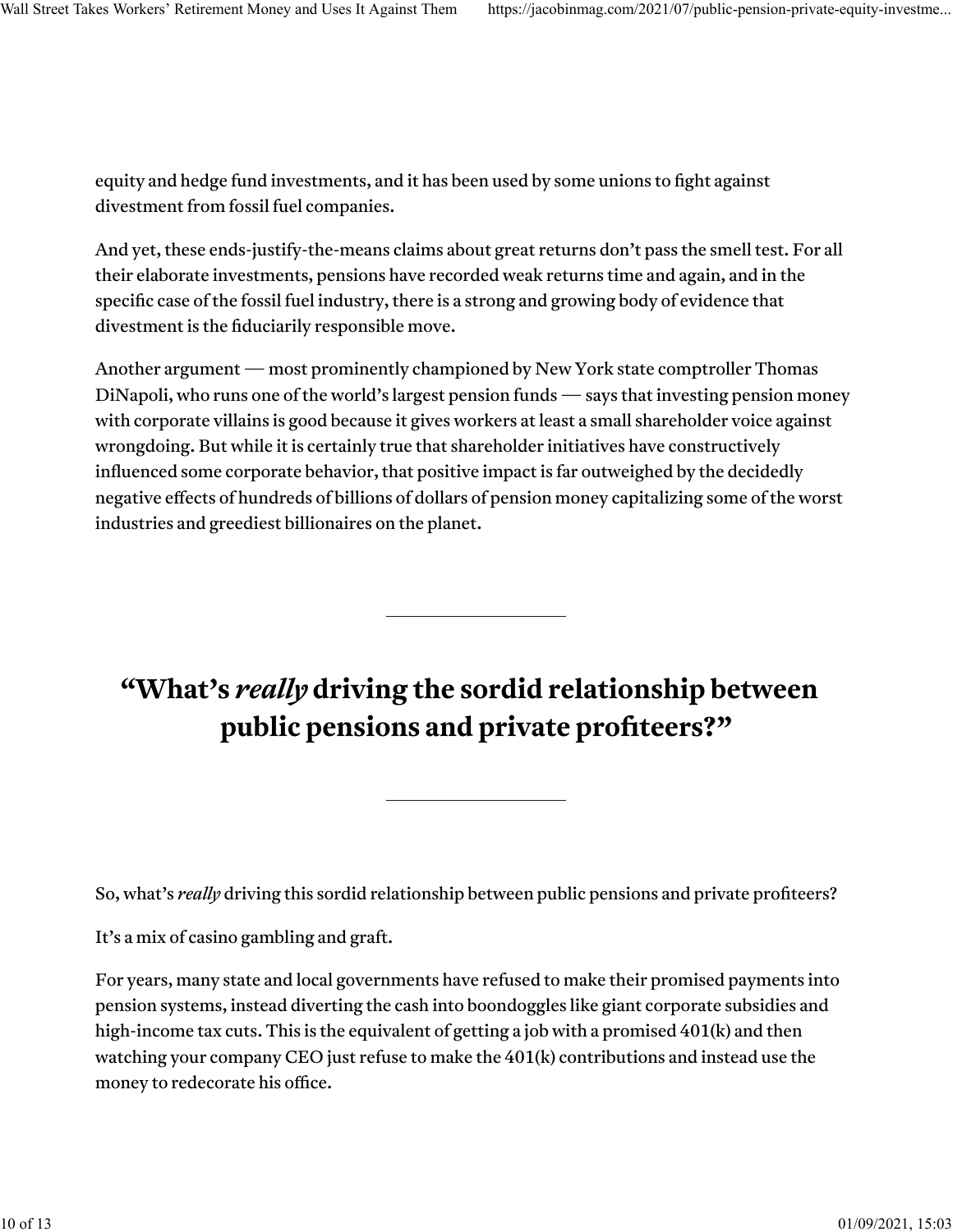Without adequate employer-side contributions, pension funds are relying on investment returns for the [majority of their revenues](https://twitter.com/ncpers/status/1409884315324985347?s=21) — and pension officials have faced widening gaps between pension assets and owed benefits. So, in desperation, they have headed for the Wall Street casino to put [bigger and bigger piles of pensioners' chips](https://www.pewtrusts.org/en/research-and-analysis/reports/2017/04/state-public-pension-funds-increase-use-of-complex-investments) on the roulette tables run by private equity, hedge funds, and real estate magnates.

Save for a few [occasional shouts of protest,](https://www.aft.org/press-release/aft-sounds-alarm-over-private-equity-urges-trustees-3-trillion-under) unions representing workers and retirees have largely gone along with such desperation gambling, probably because they feel like they get something out of the bargain: they get Wall Street helping them create the misleading illusion that everything is going fine. Indeed, in the short term, financial firms' bullshit promises of big future returns for pensioners make it seem like mounting pension deficits will be taken care of, which helps unions avert a dangerous legislative battle over whether states should raise taxes to fund pension benefits or slash those benefits.

But, as we've seen in [Wall Street–pillaged](https://apnews.com/article/b77d7d5f42564728beae9e2e27019b52) states like [Kentucky,](https://www.courier-journal.com/story/news/politics/2018/12/17/kentucky-pension-crisis-reasons-how-we-got-here/2317233002/) the problem is that reality eventually rears its ugly head when the casino [returns are subpar,](https://www.kentucky.com/news/politics-government/article245106980.html) the pension system is nearly bankrupt, and opportunistic politicians use the crisis as justifi[cation to slash promised bene](https://www.kentucky.com/news/politics-government/article208518614.html)fits.

That said, pension officials are not just desperate. In the enormously powerful position to distribute OPM, many of them are complicit in a giant grift.

State and local pension officials could run their funds like Nevada's, which has generated [solid](https://www.pionline.com/pension-funds/nevada-pers-outperforms-benchmark-85-yearly-return) [returns](https://www.pionline.com/pension-funds/nevada-pers-outperforms-benchmark-85-yearly-return) for retirees by putting most of its money in [index funds,](https://www.marketwatch.com/story/how-one-man-in-nevada-is-trouncing-the-harvard-endowment-2016-10-28) rather than in the alternative investment casino. But that would mean that those officials would have a [boring work life,](https://www.wsj.com/articles/what-does-nevadas-35-billion-fund-manager-do-all-day-nothing-1476887420) like the guy who runs that fund in Carson City.

By contrast, when state and local pension officials open up their funds to lots of exotic Wall Street investments, they get the chance to live a more exotic life for themselves.

For instance, as a *[Philadelphia Inquirer](https://www.inquirer.com/business/psers-pension-teachers-travel-expenses-sers-public-school-trips-cost-20210403.html)* exposé recently showed, pension managers get to travel all over the world to lavish investment conferences held by the firms managing retirees' money.

To give you an idea of what these conferences are like, we recently uncovered an agenda from a 2017 investors meeting held by the private equity firm TPG at the posh Phoenician resort in Scottsdale, Arizona. Guests there were treated to a talk by CNN host Fareed Zakaria and a live performance by Cirque du Soleil. We scored the agenda from a public records request sent to some of the attendees: Wisconsin pension officials.

Speakers at the Carlyle Group's investor conferences [have included](https://jacobinmag.com/2020/11/tucker-carlson-speaking-fees-private-equity) former president Barack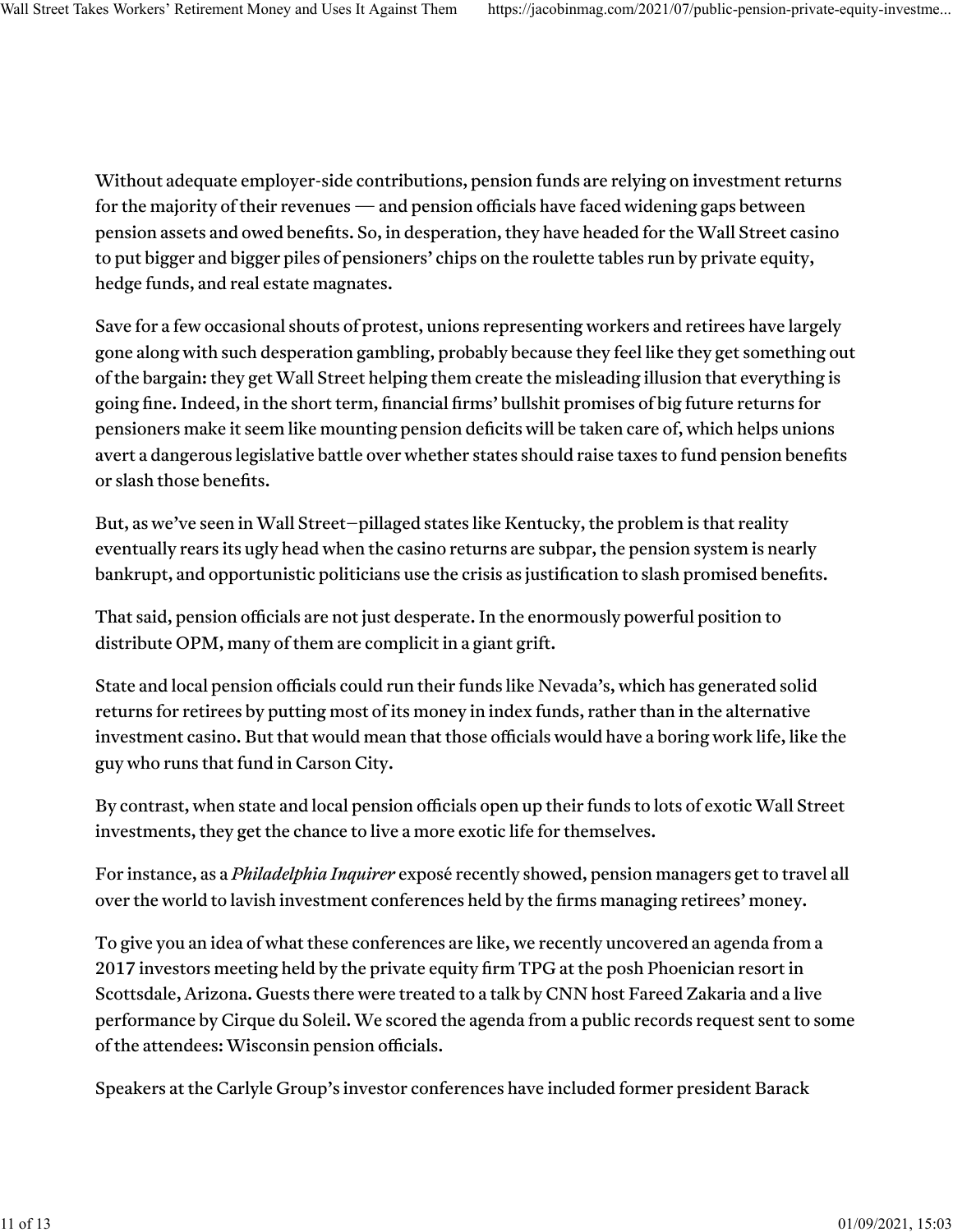Obama, Fox News host Tucker Carlson, and numbers pundit Nate Silver.

Between the trips and the wining and dining, these pension officials sometimes tip over [into](https://www.sfgate.com/business/bottomline/article/Former-CalPERS-CEO-Fred-Buenrostro-pleads-guilty-5616331.php) [straight-up](https://www.detroitnews.com/story/news/local/detroit-city/2015/09/21/kilpatrick-pal-sentencing-detroit-pension-scandal/72559724/) [self-enrichment schemes](https://www.pionline.com/article/20110415/ONLINE/110419945/hevesi-gets-up-to-4-years-for-pay-to-play) that land them in legal hot water. (Although at least [one](https://money.cnn.com/2010/12/30/news/companies/cuomo_rattner_settlement/index.htm) of the highest-profile pension grifters on Wall Street was rewarded with an [MSNBC gig,](https://theintercept.com/2020/02/21/mike-bloomberg-steven-rattner-corruption/) where he gets to [push austerity](https://jacobinmag.com/2021/02/media-larry-summers-covid-relief-stimulus-checks-congress) on the middle class).

Other times, pension officials' own personal investments create [cartoonish](https://www.ibtimes.com/christies-pension-overseer-invested-new-jersey-money-fund-he-linked-privately-1692575) confl[icts of interest](https://www.bloomberg.com/news/articles/2020-08-08/calpers-cio-meng-s-mysterious-exit-preceded-by-months-of-torment) that critics argue provides an incentive for them to direct ever more pension cash into high-fee Wall Street firms.

## **"Giant pools of public employees' savings now provide the financial foundation for a feudal economy and corporate avarice on an all-encompassing scale."**

The status perks can be just as pernicious. As one pension overseer once told me, getting appointed to a pension board anywhere in America means that when you get off a plane in New York, billionaires are happy to wine and dine you, because even if you're from some nondescript midsize city, you still represent hundreds of millions of dollars in potential investment business.

Put another way: being a pension investment officer or board member in some nondescript locale is one of the few government gigs in town that potentially gets you treated like a celebrity by the richest and most powerful people on the planet.

As for the elected officials who either appoint pension officials or directly oversee pensions themselves, [pay-to-play laws](https://thehill.com/opinion/finance/471561-securities-rule-curbs-pay-to-play-schemes-for-public-pensions) passed in the wake of corruption scandals officially prohibit them from raising campaign money from finance executives seeking pension business. However, when these officials in unglamorous jobs like state treasurer and city comptroller say they're open to